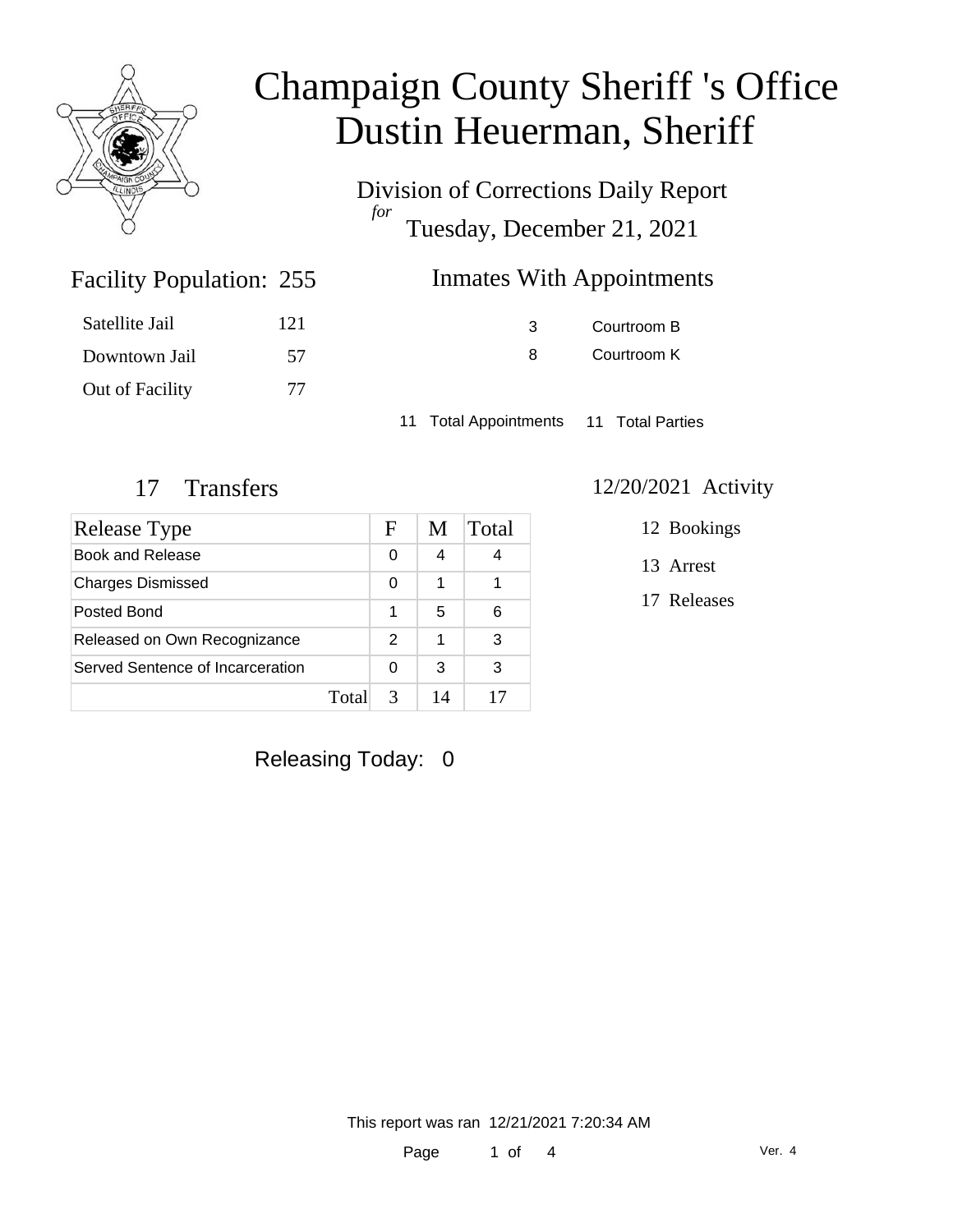

Division of Corrections Daily Report *for* Tuesday, December 21, 2021

#### Custody Status Count

- Electronic Home Dentention 16
	- Felony Arraignment 4
	- Felony Pre-Sentence 7
		- Felony Pre-Trial 198
	- Felony Pre-Trial DUI 3
	- Felony Sentenced CCSO 5
	- Felony Sentenced IDOC 8
		- Hold Other 2
	- Misdemeanor Arraignment 3
		- Misdemeanor Other 2
		- Misdemeanor Pre-Trial 1
- Misdemeanor Sentenced CCSO 2
	- Petition to Revoke 1
	- Remanded to DHS 2
	- Traffic Sentenced CCSO 1
		- Total 255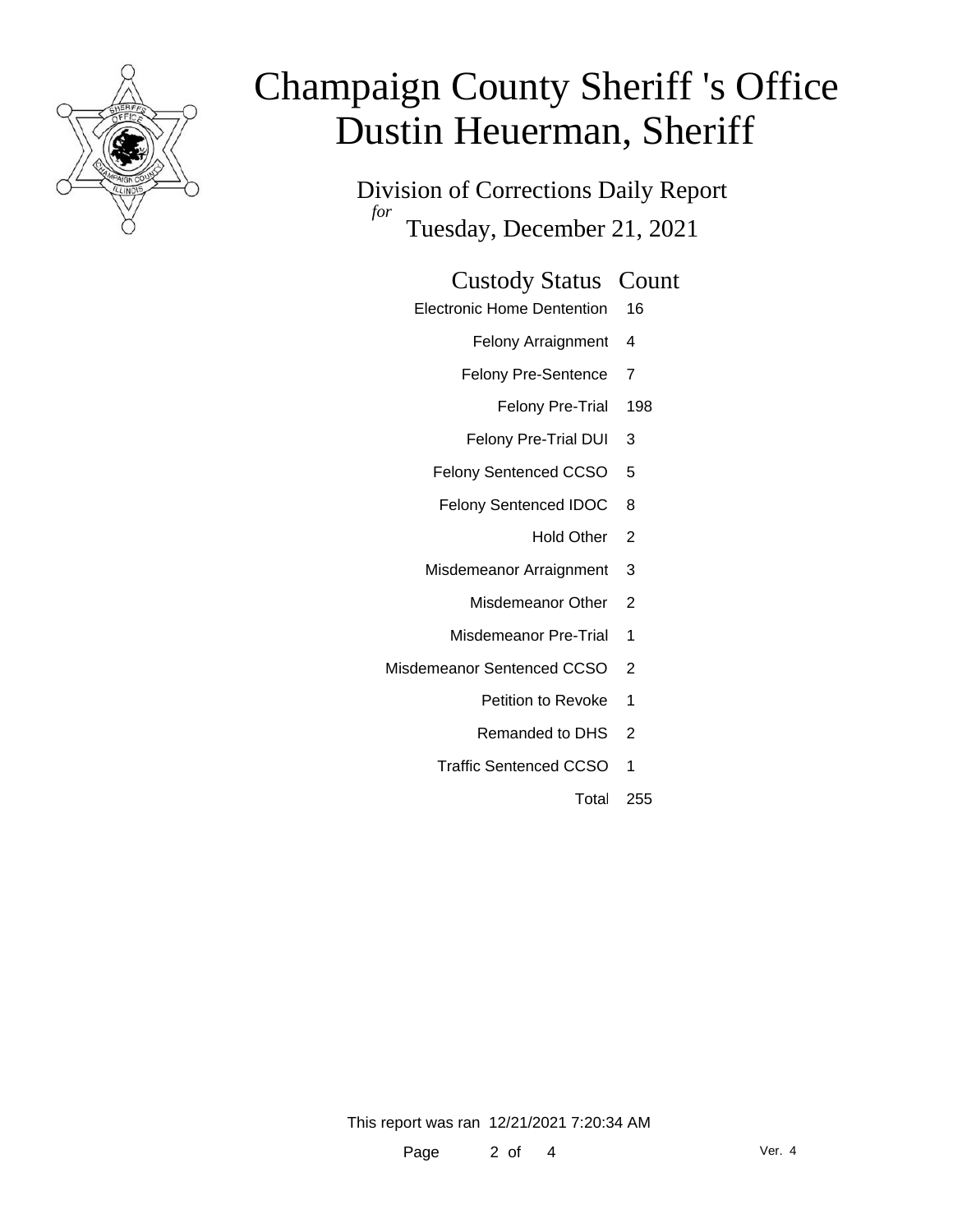

Division of Corrections Daily Report *for* Tuesday, December 21, 2021

### Inmates With Appointments

| Jailing Party Name          | Location    | Number of Records / Node |
|-----------------------------|-------------|--------------------------|
| ANDING, TRAYVION J          | Courtroom K | 1 / Satellite Jail       |
| <b>COX, SEAN MICHAEL</b>    | Courtroom K | 1 / Satellite Jail       |
| DAVIDSON, HARLEY KYLE SCOTT | Courtroom K | 1 / Satellite Jail       |
| DOE, JOHN                   | Courtroom K | 1 / Satellite Jail       |
| <b>EMKES, DOUGLAS ALAN</b>  | Courtroom K | 1 / Satellite Jail       |
| HARRIS, SHEMAR HARLEM       | Courtroom B | 1 / Satellite Jail       |
| HOGUE, HYMME DALE           | Courtroom K | 1 / Satellite Jail       |
| PELMORE, SHANNON DENISE     | Courtroom K | 1 / Satellite Jail       |
| REYNOLDS, DAVID ALLEN       | Courtroom K | 1 / Satellite Jail       |
| RODRIGUEZ, JOSHUA ANTHONY   | Courtroom B | 1 / Satellite Jail       |
| STRONG, CORTEZ              | Courtroom B | 1 / Satellite Jail       |

### **Transfers**

| BEAUREGARD, MAURICE RONALD, Posted Bond<br>Junior |                                  | Satellite Jail  |
|---------------------------------------------------|----------------------------------|-----------------|
| BOOK, RORY ALAN                                   | Served Sentence of Incarceration | Out of Facility |
| BOYER, WILLIAM ROBERT, Third                      | Book and Release                 | Out of Facility |
| <b>BROWN, ERRICK LAMONT, Junior</b>               | Book and Release                 | Out of Facility |
| BROWN, ERRICK LAMONT, Junior                      | Served Sentence of Incarceration | Out of Facility |
| DAVIS, KEON KENYATTA                              | <b>Charges Dismissed</b>         | Satellite Jail  |
| HAMMOND, ANTONIO                                  | Posted Bond                      | Satellite Jail  |
| HARSHBARGER, LEAH CATHLEEN                        | Posted Bond                      | Satellite Jail  |
| HATHORN, MELVIN NATHANIEL                         | Posted Bond                      | Satellite Jail  |
| HERNANDEZ, GUADALUPE                              | Released on Own Recognizance     | Satellite Jail  |
| JONES, STEVEN SEAN                                | Book and Release                 | Out of Facility |
| <b>KRAUS, SIMSON</b>                              | Released on Own Recognizance     | Satellite Jail  |
| MILES, JAVONRION D                                | Book and Release                 | Out of Facility |